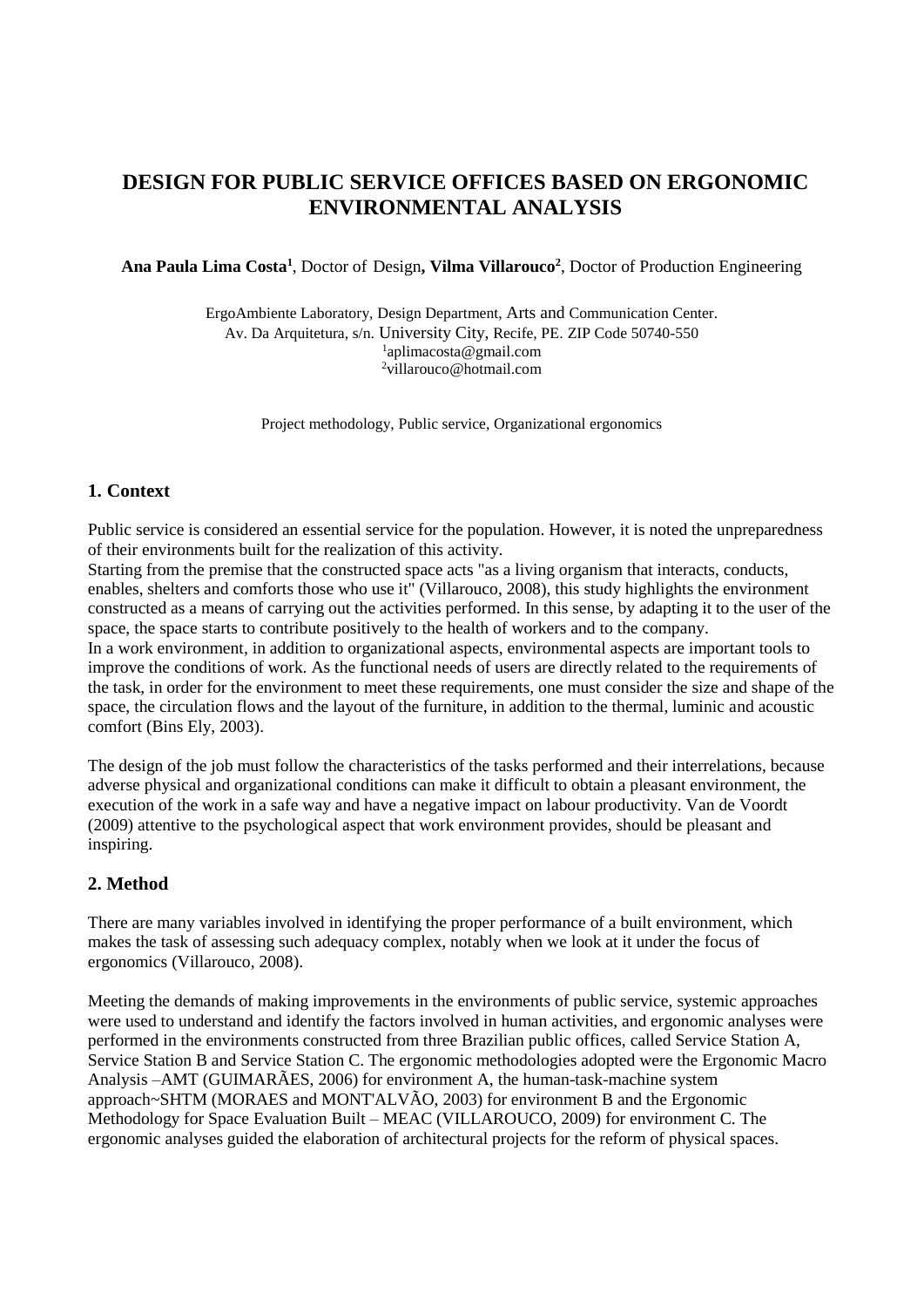### **Service Station A**

AMT (Guimarães, 2006) is an ergonomic method of action with a participatory approach that focuses on the human being, the work process, the organization, the environment and the machine as a whole of a broader system. In this method, workers are involved in decisions about their work and activities, and are encouraged to make decisions at the organizational level, getting involved in the organization.

In the AMT are considered the subsystems of sociotechnical system: the social subsystem (human), the technical (technological), the work project (work organization) and the one related to the external environment (GUIMARÃES, 1999).

The AMT is structured in four main stages: initial needs survey, organizational structure design and intervention, implementation of the process and measurement and evaluation of organizational effectiveness. In the initial survey, unstructured interviews were conducted with the employees, in which they spoke freely about their work. The answers were tabulated so that the aspects mentioned first and more frequently by the workers were considered as priority ergonomic demands. The demands were translated into ergonomic actions directed to the architectural space; the other demands were presented to the leaders of the institution, in order to base a set of actions that would strengthen changes in the physical environment. Following the result of the ergonomic analysis, the built environment reform project followed the guideline of standardizing work environments.

## **Service Station B**

The SHTM (Moraes & Mont'alvão, 2003) is conceptualized in the systematic man-task-machine, observing the person-centered approach that controls the system. In this way, for the system to be effective, it must be designed from the operator's point of view. Through the approach, the problem and the Human-Task-Machine system are recognized, reaching the ergonomic diagnosis with the ergonomic recommendations.

The intervention is divided into five stages: appreciation, diagnosis, design, validation and ergonomic detailing. In the ergonomic assessment, the mapping and delimitation of the ergonomic physicalenvironmental, movemental and informational problems was performed. On-site observations and interviews were conducted. The problems were hierarchized from the human costs of labor. In the ergonomic diagnosis, systematic observations of the activities of the task in a real work situation were performed. According to the results of the ergonomic analysis, in ergonomic design, the space was adapted to the physical and cognitive characteristics of the users, having as reference the distinction of waiting and services spaces, in addition to respecting the flowchart of the public in attendance. The workstations were sized according to the needs of use.

### **Service Station C**

MEAC (VILLAROUCO, 2009) analyzes physical space combining physical-spatial evaluations with tools to identify environmental perception. Based on a systemic approach, it covers variables of the areas involved in the built space, having as its primary element the user of this space and his environmental perceptions. MEAC is comprised of four analytical stages: Global Environmental Analysis, Environmental Configuration Identification, Environmental Assessment in Use in Activity Performance and Environmental Perception. After the analysis, we arrive at the Ergonomic Diagnosis of the Environment and end with the Propositions.

In the global analysis of the environment, information about the environment and activities is collected. In the Identification of the Environmental Configuration, the physical and environmental conditions are verified, through the survey of environmental data. The assessment of the environment in use in the performance of activities aims to identify how much facilitator or inhibitor the environment represents to the development of the activities it houses. In Environmental Perception, the most cognitive variables are identified, verifying the user's perception of the environment. The conjunction of responses revealed that they perceived that the environment was not suitable for the performance of their activities, and indicated which demands would be a priority for them: improvement in internal distribution, interventions in environmental conditions and adequacy in furniture.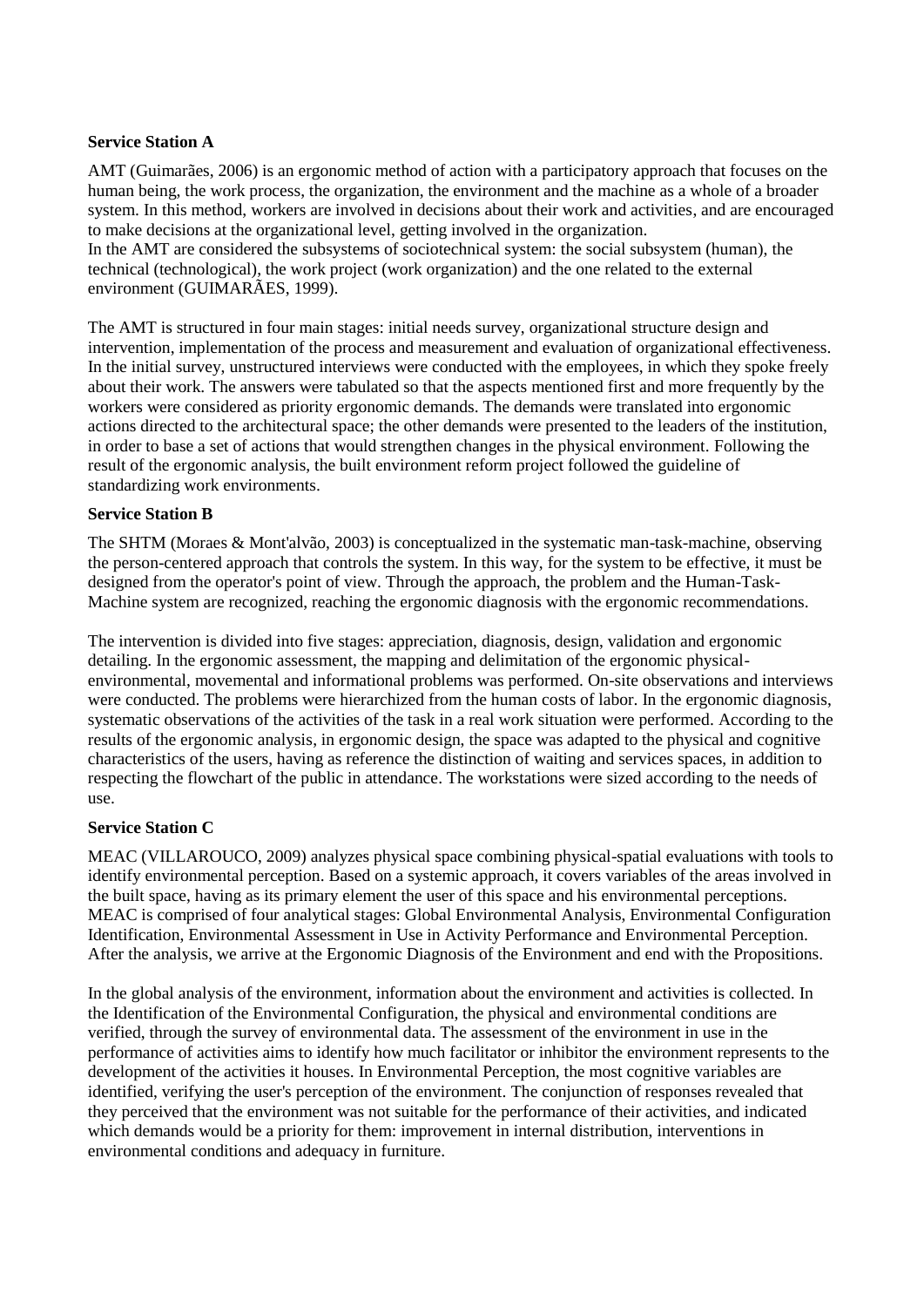In the ergonomic diagnosis, a general understanding of the situation is obtained, generating data for the phase of propositions of interventions and solutions of the issues that negatively interfere in the performance of the system, which constitute the recommendations for interventions in the environment.

# **3. Results**

Although different ergonomic methodologies were used, it was noticed that the ergonomic demands related to the physical environments and ergonomic recommendations were similar and complemented. Despite the limits faced by the attendant's task, the ergonomic analyzes performed pointed out as the main demand the proposal for a new physical arrangement for the sector.

All methodologies used interviews with users, in order to collect information about workers, their desires and impressions about the environment.

Information about the environment was collected by the three methodologies in a structured and free way, and the demands were systematized based on the responses of the users of the environments. In the AMT analysis, the demands were prioritized by the results of the interviews, while in the SHTM and MEAC analyzes, the users' desires and complaints were combined with the physical survey carried out in the field.

However, the elements generated for the elaboration of the built environment project are prioritized by the information collected in the AMT, revealing the more organizational character of the ergonomic action. In the SHTM analysis, the functional aspects between man and the environment are evidenced in the investigation, and in MEAC, the data collected in the environment are validated through the user's perception of their environment.

# **4. Conclusion**

Using three different methodologies, an attempt was made to increase the field of ergonomic investigation, considering that the tools identify different aspects during the research, which could come to complement each other in the general understanding of the public service environments.

The three methodological tools presented relevant aspects for the global understanding of the relationship between the user and his environment. However, it is observed that the elements complement each other in the analyzes, considering the aspects that they reveal during the studies.

From the results of the interventions, it is observed that the type of analysis directs the choice of the use of each methodology, considering that the AMT analysis is aimed at investigating issues involving the administrative hierarchical levels in the organization of the work, the SHTM analysis studies in detail the activities in real work situation, and MEAC focuses on the functional and physical aspects of the environment.

Thus, it is recommended that the choice regarding the use of the ergonomic investigation methodology is mainly focused on the aspects that one wants to investigate in the ergonomic analysis, and that the tool that best suits the particularities of the environment and the purposes of the investigation is also verified.

# **5. References**

BINS ELY, Vera Helena Moro. **Ergonomia + Arquitetura: buscando um melhor desempenho do ambiente físico.** In: Anais do 3ºERGODESIGN Congresso Internacional de Ergonomia e Usabilidade de Interfaces Humano-Tecnologia: Produtos, Programas, Informação, Ambiente Construído, 2003

GUIMARÃES, Lia Buarque de Macedo; Costelha, Marcelo Fabiano (2006). **Macroergonomia.** In: Guimarães, Lia Buarque de Macedo. Ergonomia de Processo, volume 2. Porto Alegre, FEENG/UFRGS.

\_\_\_\_\_\_. **Abordagem Ergonômica: o Método Macro**. In: Guimarães, Lia Buarque de Macedo. Ergonomia de Processo, volume 1. Porto Alegre: UFRGS/PPGEP. 1999